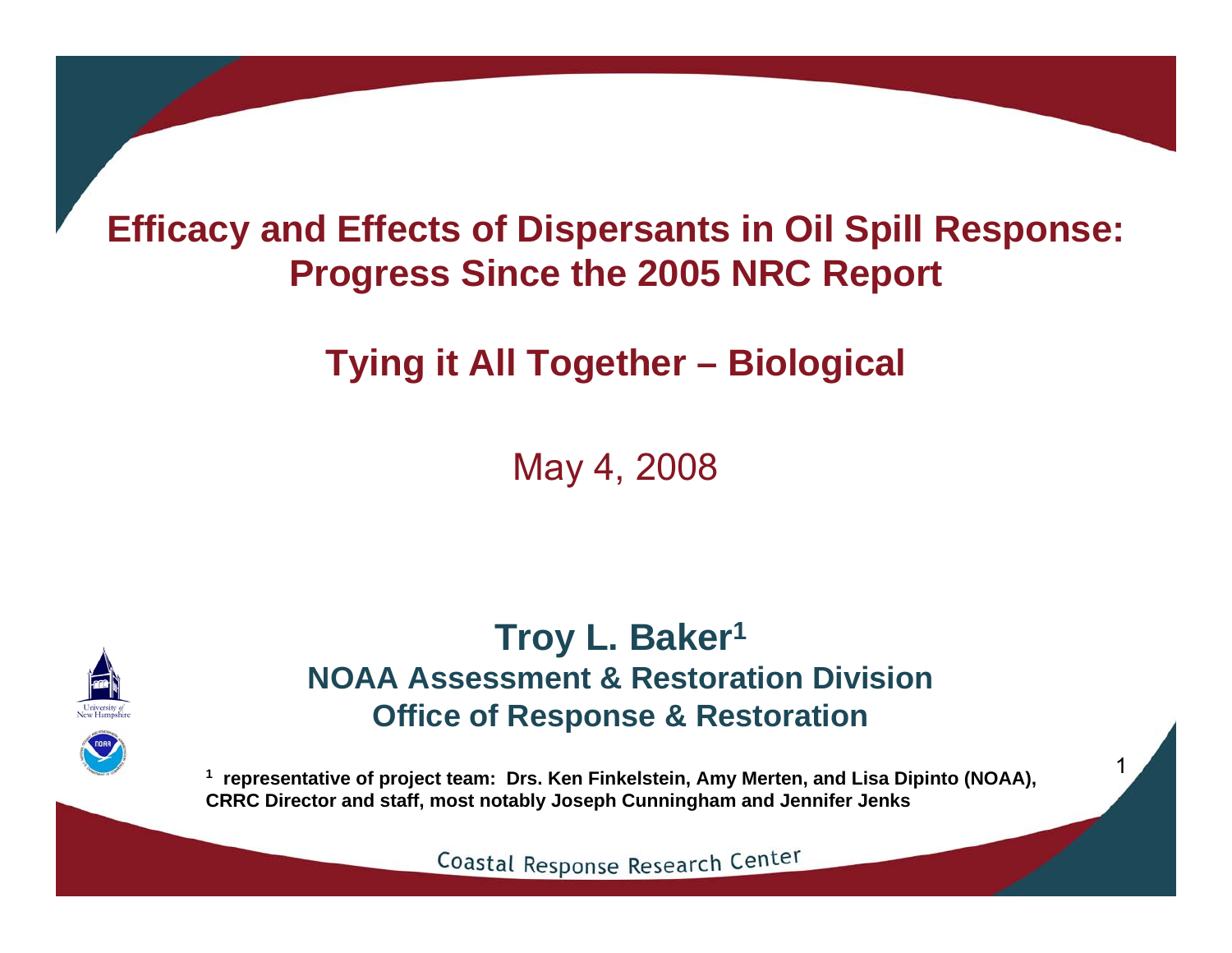# **Rationale for Biological Field Guide**

- Water column threat assessment within 96 hours of dispersant application or oil spill
	- **Properly evaluate response trade-offs, including** dispersant use
	- Synthesize acute toxicity data in graphics useful for decision-makers
- $\mathcal{L}_{\mathcal{A}}$  Improve predictive capabilities for estimating biological effects of dispersed oil in water column



- **Major oil types (mixtures) or individual aromatics**
- Time of exposure
- **Species-specific impacts**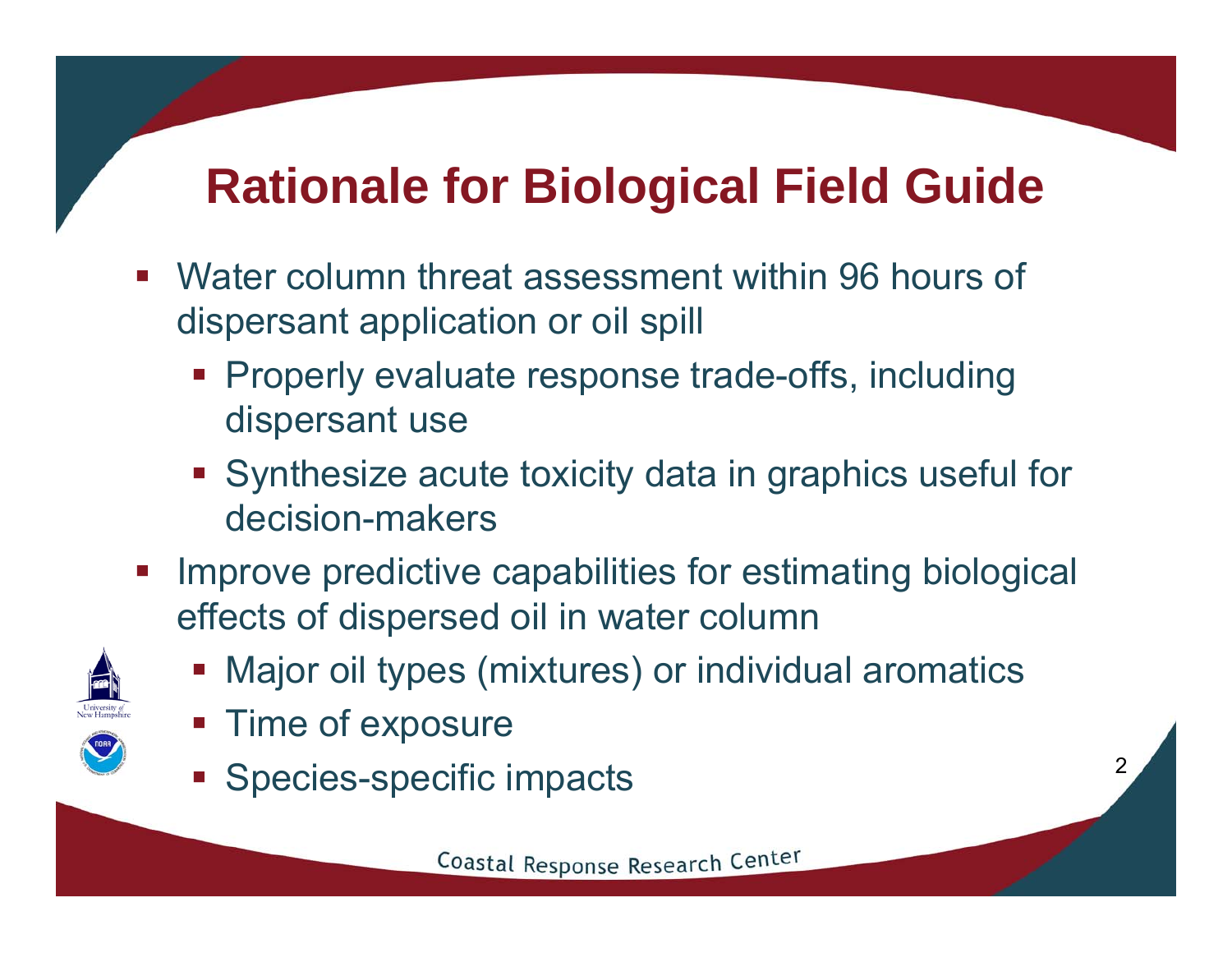# **Relationship of Field Guide to Outcomes Described in CRRC Workshops and NRC Reports**

- **Supports technical recommendation to enhance data** mining efforts and literature synthesis for efficacy and effects of dispersants
- **Supports the development of integrated models to** improve decision-making when dispersant use is considered



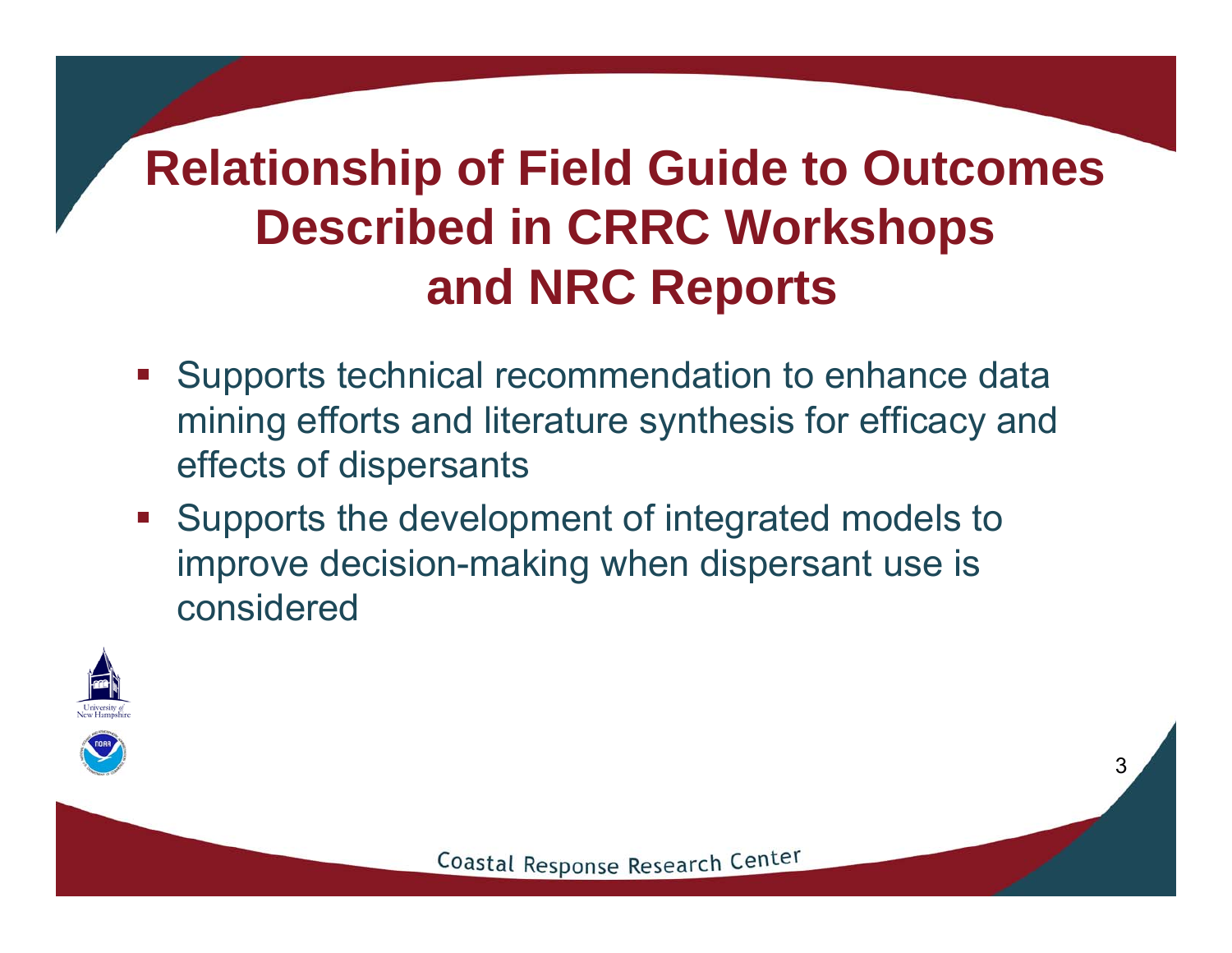### **Example Toxicity Plot in Field Guide**

Graph 2: Toxicity of Acenaphthene in Saltwater

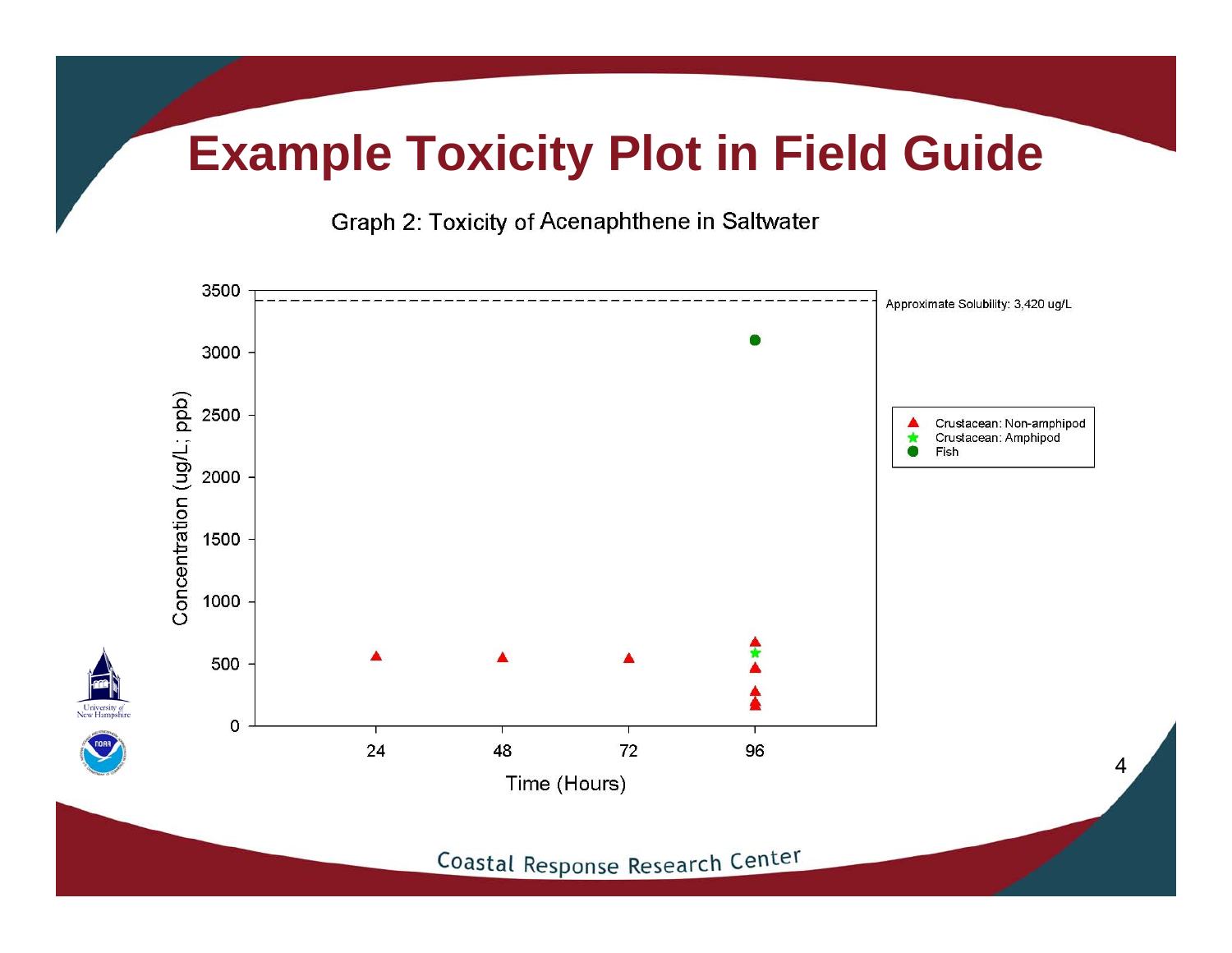### **Example Toxicity Plot in Field Guide (2)**





Coastal Response Research Center

University<br>New Hamps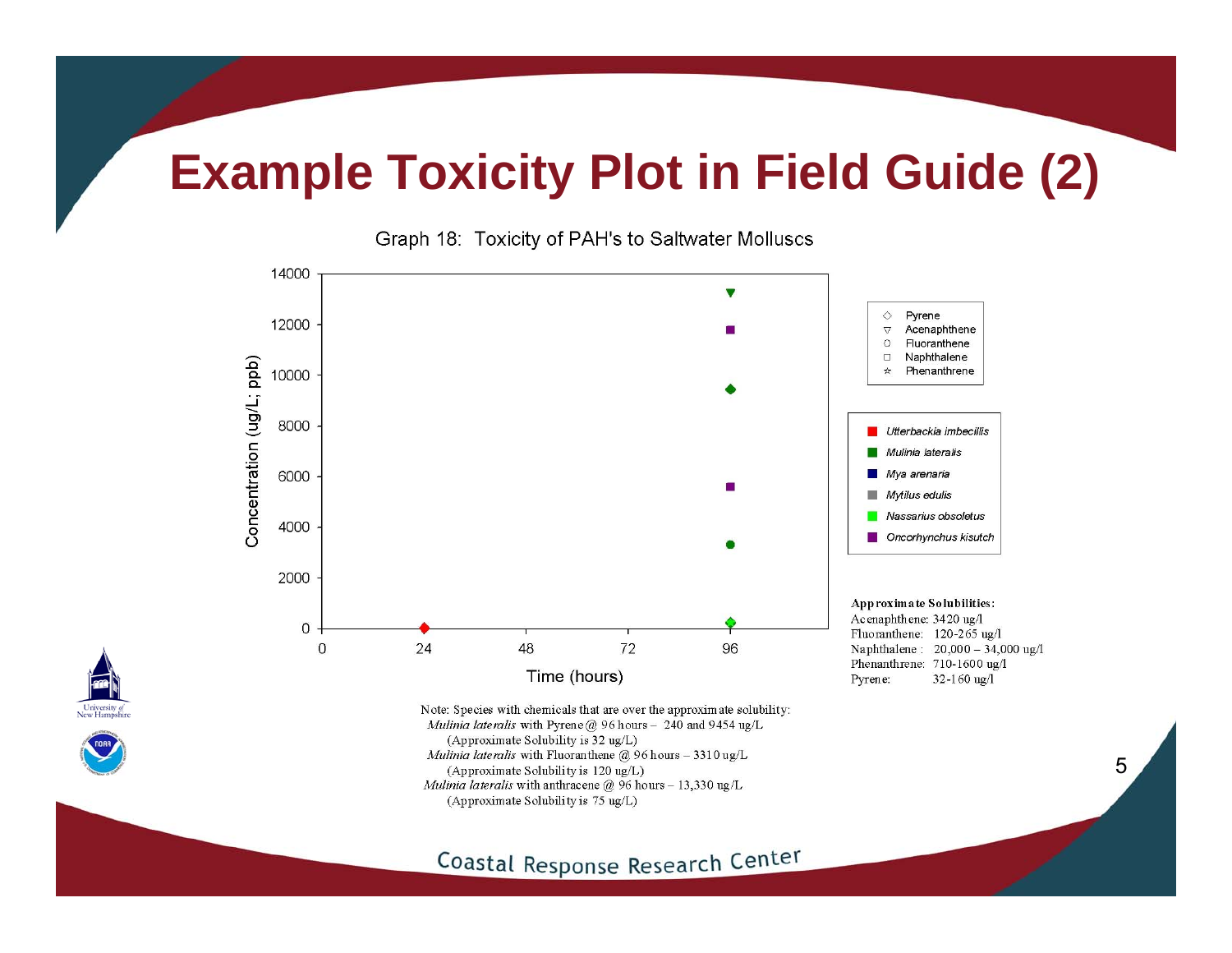### **Field Guide Contents**

- About 50 toxicity plots using data for nine PAHs, six species groupings, and ten species
- **Source data for toxicity plots from previous CRRC**funded projects<sup>1</sup> and peer-reviewed literature; only measured concentration data used in toxicity plots
- $\mathcal{L}_{\mathcal{A}}$  Toxicity plots paired with interpretive guidance and Microsoft Excel™ spreadsheet with source data





1 McGrath and Di Toro (2005). Impacts of Low Level Residual Oils on Toxicity Assessments of Oil Spills

Coastal Response Research Center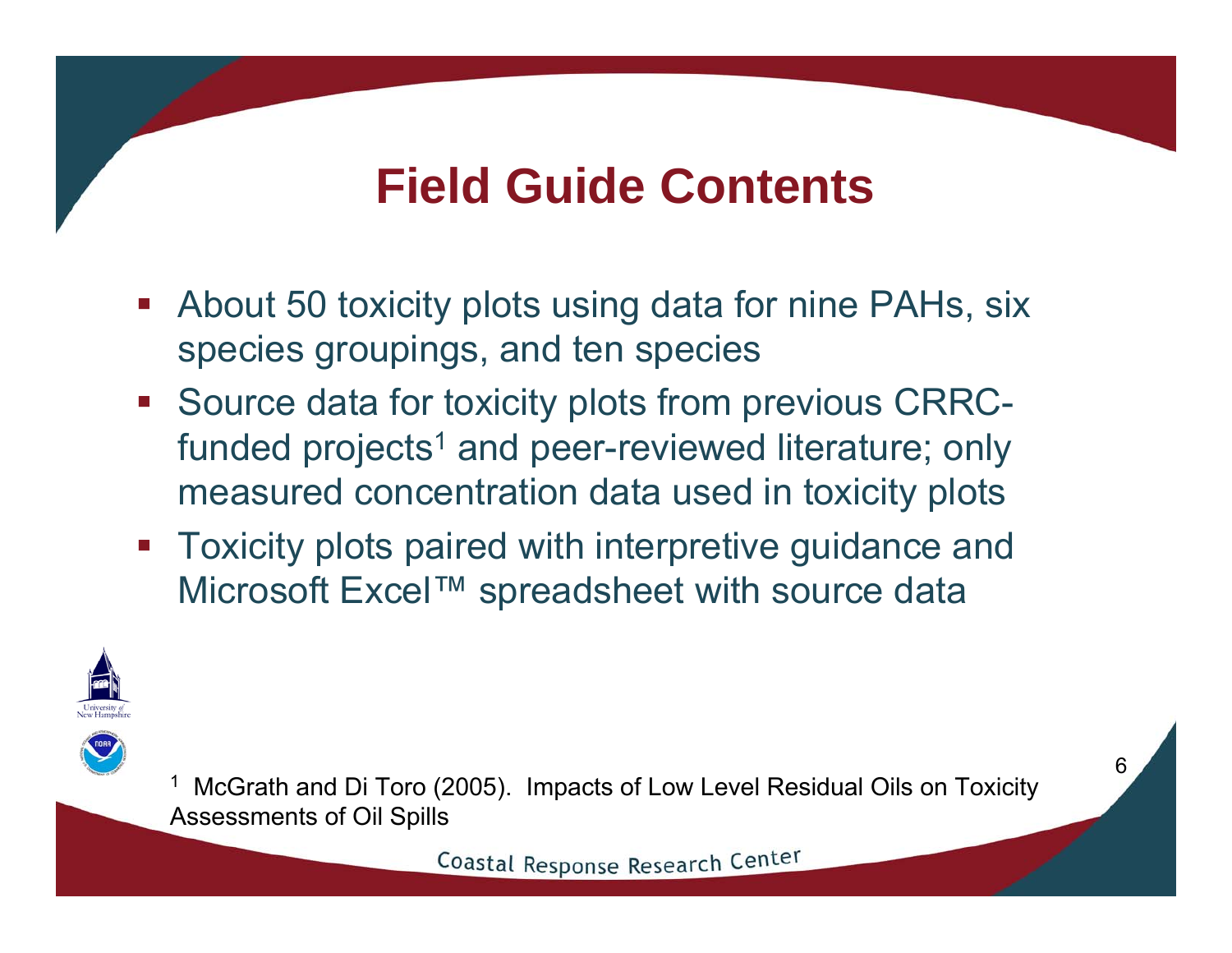## **Field Guide Contents (2)**

- $\mathcal{L}_{\mathcal{A}}$  Microsoft Excel™ spreadsheet templates automatically calculate toxicity of oil mixtures
	- Toxic Units or LC $_{50^\infty}$  (McCay 2002; OilToxEx)
- Several common data inconsistencies addressed
	- **Measured vs. Nominal concentrations**
	- TPH vs. PAH
	- **Species-specific data presentation**
	- **Solubility of PAH in water**
	- **Source data not paired with tables or figures**

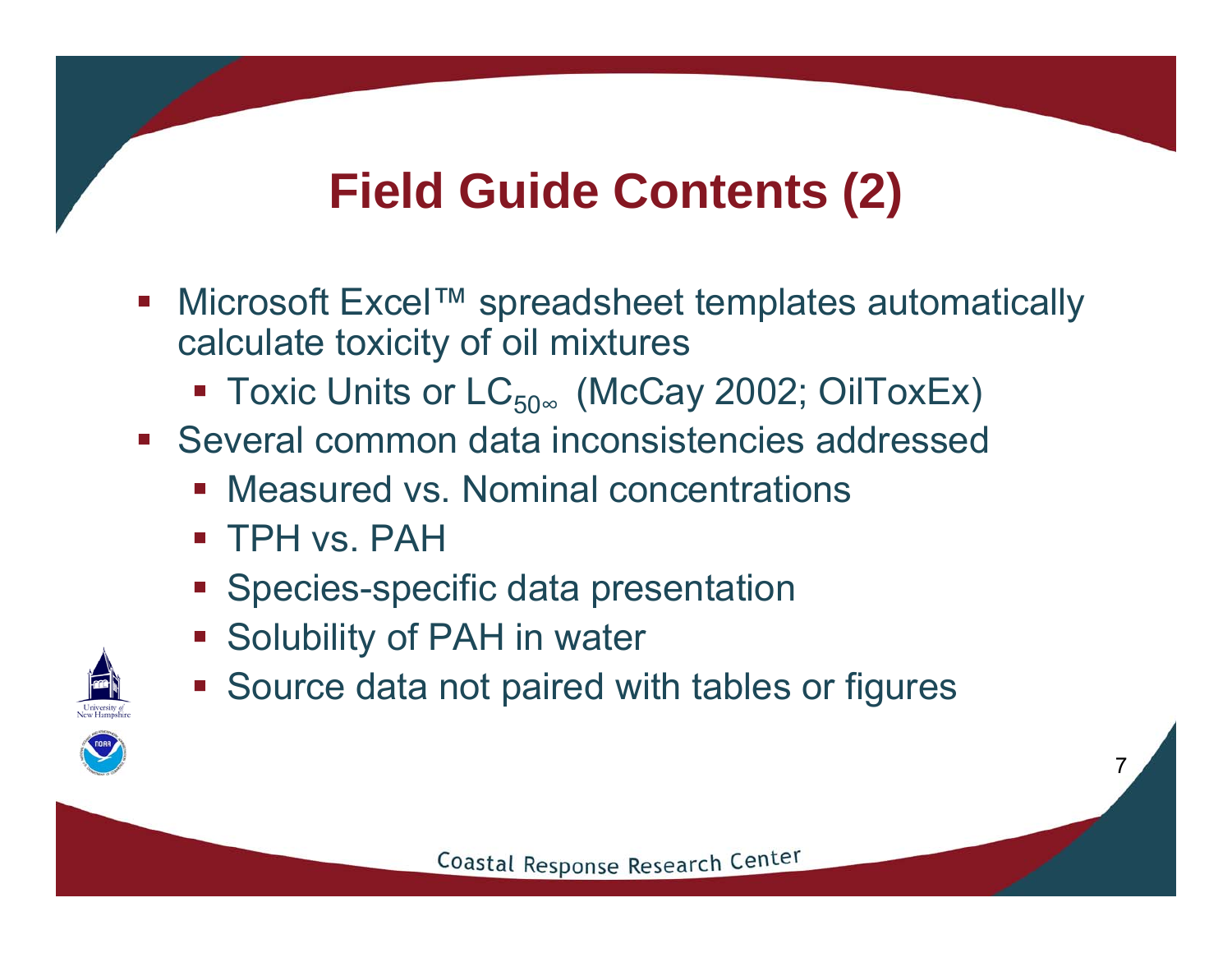### **Final Thoughts**

- Future coordination with diverse group of scientists and modelers, including ongoing CRRC projects<sup>1</sup>
- $\mathcal{L}_{\mathcal{A}}$  Documentation of limitations and capabilities equally important. This job aid will not fully address:
	- **Example 1 dissolved vs. particulate concentrations**
	- **•** phototoxicity
	- **sublethal or chronic endpoints**
	- oil weathering and water temperature



 Physical, chemical, toxicological, and biological uncertainties

1 McCay, D. (2008). Guidance for Dispersant Decision Making: Potential for Impacts on Aquatic Biota

Coastal Response Research Center